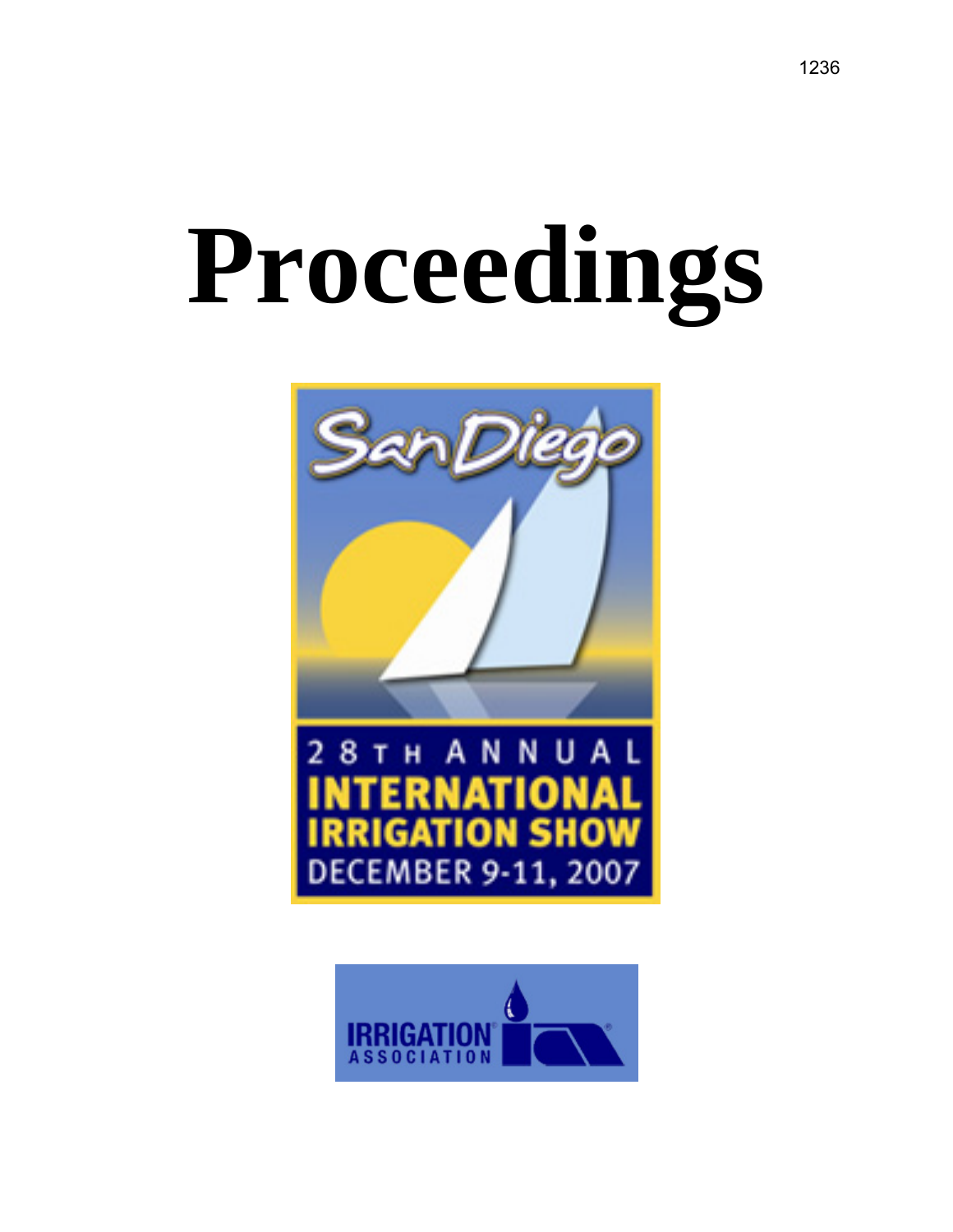# **Center Pivot Simulator for Evaluating System Design and Management Effects on Infiltration and Erosion**

B.A. King and D.L. Bjorneberg<sup>1</sup>

#### **Abstract**

A 4-wheeled commercial irrigation boom was modified for use in investigating center pivot design and management effects on infiltration, runoff and erosion of specific soil types. The center pivot simulator used a hydraulic winch attached to the front of a tractor for mobilization and controlled travel speed. A 3 inch diameter 300 ft drag hose is used to supply water to the center pivot simulator. The center pivot simulator was used to conduct two studies to investigate infiltration, runoff and erosion differences of common commercially available center pivot sprinkler types on a Portneuf silt loam soil. Sprinklers used in the first study were: 1) Nelson R3000 with brown plate, 2) Nelson R3000 with red plate, 3) Nelson S3000 with purple plate, and 4) Senninger I-Wob with standard 9-groove plate. Measured runoff was highly variable despite the controlled experimental conditions. Runoff from all sprinkler types increased with number of irrigations indicating that soil surface sealing continued to increase without reaching a maximum after five irrigations. Measured runoff tended to be the highest for the S3000 and I-Wob sprinklers. Sediment loss tended to be highest for these sprinklers as well. The second study investigated differences in runoff and erosion related to kinetic energy of sprinkler droplets from commercial center pivot sprinklers. The sprinklers used in the study were: 1) Senninger I-Wob with standard 9-groove plate, 2) Nelson R3000 with brown plate, 3)Nelson D3000 spray with flat plate and 4) sprinkler 3 with the runoff plot covered with 20-mesh nylon window screen suspended about 1 inch above the soil surface to eliminate sprinkler droplet impact on the bare soil surface. Covering the plot with screen to eliminate sprinkler droplet impact resulted in significantly ( $p \le 0.05$ ) less runoff and sediment loss for all four irrigation events. The D3000 and I-Wob sprinklers tended to have the greatest runoff and sediment losses. Sprinkler type and configuration had a significant ( $p \le 0.05$ ) effect on runoff and erosion of a Portneuf silt loam soil.

#### **Introduction**

 $\overline{a}$ 

Center pivot irrigation is currently used on approximately 5.2 million acres in the ten western states of the U.S. Center pivot irrigation is a popular choice for many producers due to its large area of coverage, ease of use and degree of automation. The USDA NRCS Environmental Quality Incentives Program (EQIP) commonly cost shares new center pivot irrigations systems used to replace less efficient surface irrigations system as a means to increase irrigation efficiency and reduce ground and surface water degradation. Center pivot irrigated acreage will likely continue to increase in the near future.

Center pivot irrigation is popular with producers but is not necessarily the best irrigation system choice for all conditions. Water application rates often exceed soil infiltration rates for medium- and finetextured soils, which can result in substantial runoff, erosion and spatial non-uniformity in water application depth on rolling topography. Over the past two decades center pivot sprinkler manufacturers have, and presently, continue to develop sprinklers that reduce peak water application rates and droplet kinetic energy as a means to sustain infiltration rate and reduce runoff hazard. As a result there are numerous center pivot sprinkler choices available for the producer but little quantitative information that relates these choices to performance on a particular soil type.

<sup>&</sup>lt;sup>1</sup>The authors are Bradley A. King, Agricultural Engineer, and David L. Bjorneberg, Agricultural Engineer, USDA ARS NWISRL, 3793 N. 3600 E., Kimberly, Idaho 83341-5076.

Mention of trade name, proprietary product, or specific equipment does not constitute a guarantee or warranty by the authors or the USDA and does not imply approval of product to the exclusion of others that may be suitable.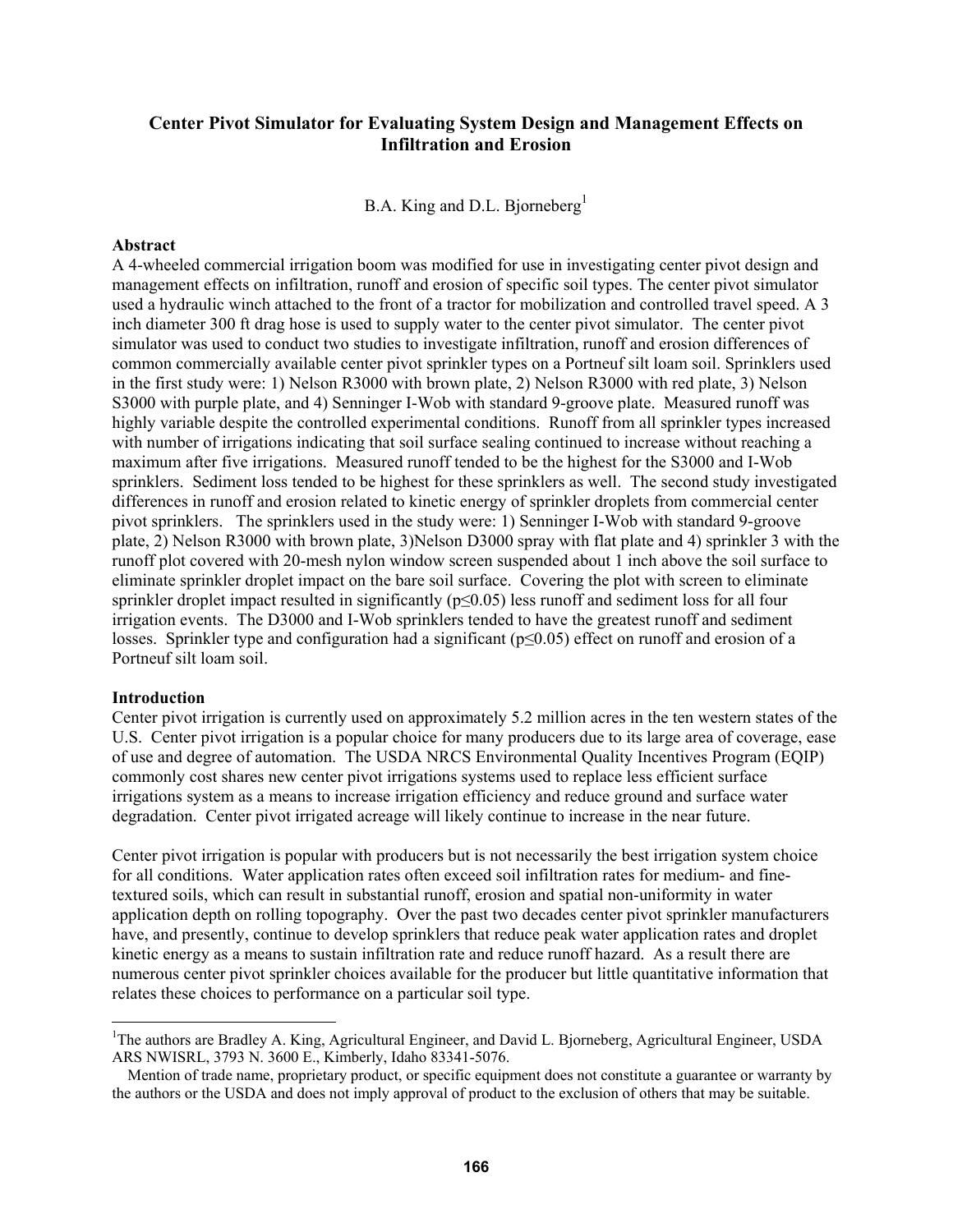The operational characteristics of center pivot sprinklers such as wetted diameter, application rate pattern shape and drop size distribution have been reported in the scientific literature (e.g. Kincaid et al., 1996; Faci et al., 2001; DeBoer, 2001; Sourell et al., 2003; Playan et al., 2004; Kincaid, 2005;). However, studies evaluating the effect operating characteristics of a particular sprinkler have on infiltration, runoff, and erosion of specific soil types are limited. This is especially true for the low organic matter calcareous soils found in the arid western U.S whose aggregate structure readily breaks down under sprinkler droplet impact to form surface seals that reduce water infiltration rates.

Runoff under center pivot irrigation systems tends to be quite variable due to spatial variability in soil texture, roughness and slope (Kincaid, 2002). The effect of small differences in the operating characteristics of commercially available sprinklers on infiltration, runoff and erosion is likely to be small as well. Thus to experimentally evaluate any effect under field conditions, uncontrollable extraneous factors due to spatial variability must be minimized. One approach to accomplish this is to have evaluation measurements collected in close proximity to each other in order to minimize slope and soil physical and chemical property differences. This is virtually impossible with field scale center pivot systems due to their large size and overlapping of sprinkler patterns needed to achieve high water application uniformity. The objective of this study was to overcome this limitation by developing a center pivot simulator that will allow experimental treatments on small replicated field plots for evaluation of center pivot design and management effects on infiltration, runoff, and erosion for specific soil types.

### **Methods and Materials**

A 4-wheel commercial irrigation boom 154 ft in length (Briggs Irrigation, Northhamptonshire, UK) was used as the basis for the center pivot simulator. The irrigation boom was modified by increasing the boom height 18 inches and adding additional sprinkler outlets along the boom length. Two additional sprinkler outlets were added between each existing outlet to provide a 48 to 51 inch spacing between adjacent outlets. The commercial irrigation boom uses a hose reel to mobilize the system and supply water to the mobile boom. However, we used a cable winch system to mobilize the irrigation boom and a 3 inch, 300 ft drag hose to supply water to the irrigation boom. The cable winch system consisted of a hydraulic winch (Series 15, Warn Industries, Inc., Clackamas, OR) mounted on the front of a John Deere 1020 tractor. The tractor hydraulic system was used to power the hydraulic winch.

Travel speed of the irrigation boom (towing cable speed) was controlled using a closed-loop electronic control system. Hydraulic fluid flow rate to the winch hydraulic motor was controlled by a electrohydraulic proportional flow regulator (PFR72-33BM-L160-12T-N-12DL, Hydraforce, Inc., Lincolnshire, IL). The proportional flow regulator controlled hydraulic fluid flow rate proportional to input current to a 12 VDC solenoid supplied by a proportional valve controller (4000046, Hydraforce, Inc., Lincolnshire, IL). The valve controller used a 0-5 VDC input to control output 12 VDC current to the solenoid. A programmable data logger (CR21X, Campbell Scientific Inc., Logan, UT) was used to supply the 0-5 VDC control input. Irrigation boom travel speed was determined by passing the towing cable over a 3 inch diameter rubber roller 16 inches wide mounted on a four-legged metal stand placed about 8 ft in front of the hydraulic winch. An incremental hollow shaft encoder (MEH30-1000P-F1-P-38, CUI, Inc., Beaverton OR), with 1000 pulses per shaft revolution, attached to one end of the rubber roller shaft was used to measure irrigation boom travel speed. A proportional-integral closed-loop control algorithm programmed into the data logger was used to control cable speed to a set value. The control algorithm measured cable speed and updated the 0-5 VDC output to the valve controller once every second to maintain a set travel speed.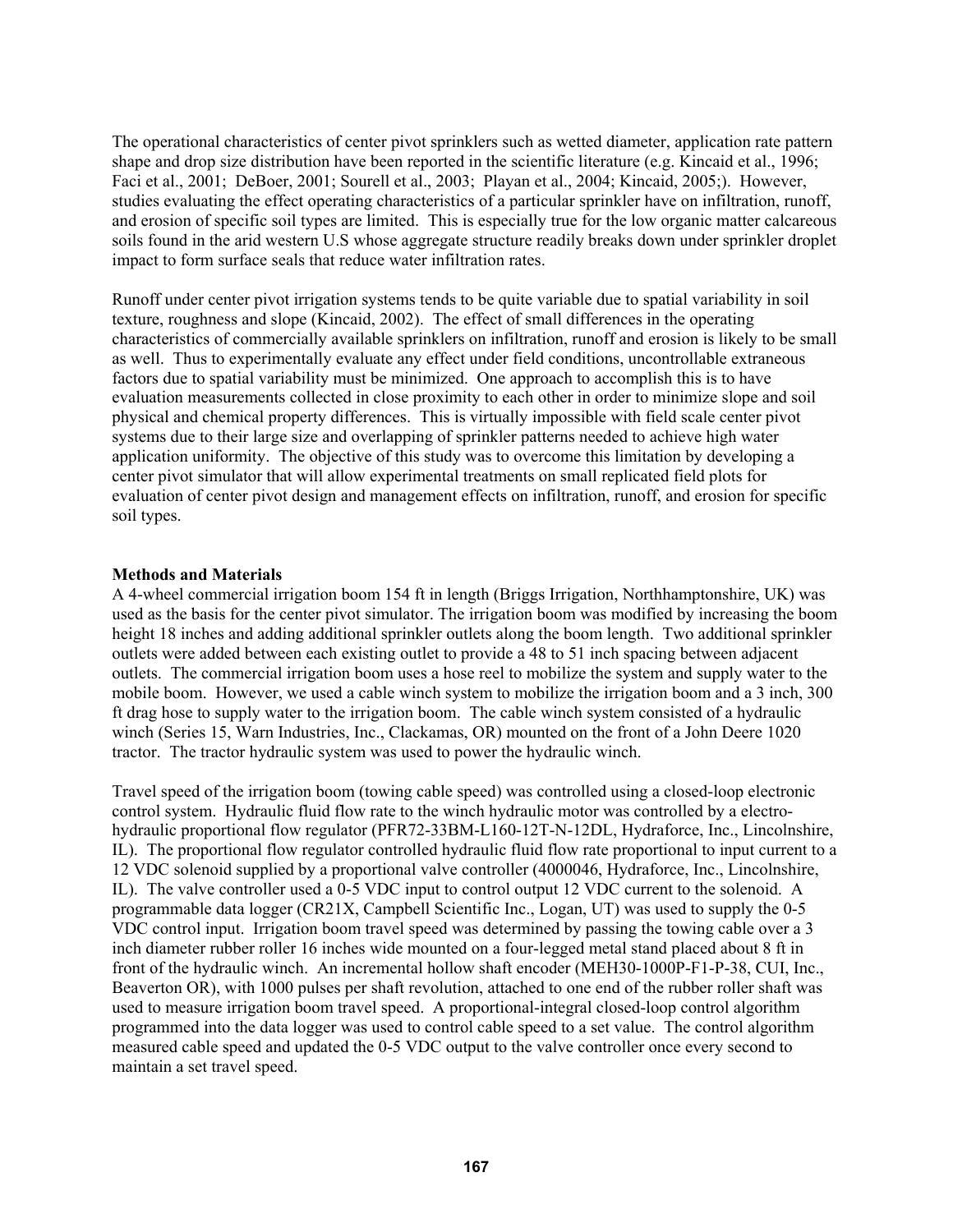The effect of water application and management decisions on runoff and erosion were measured using 3.3 feet (1 m) wide by 6.6 feet (2 m) long plot areas. A metal frame border was used to collect runoff and prevent plot runon from the surrounding area. The metal frame was made of 3/16-inch thick steel 3 inches in width orientated vertically on three sides. The bottom edge of the metal frame was driven into the ground to a depth of about 1.5 inches to channel the runoff and prevent runon. The down slope outlet end of the frame had a horizontal metal lip along its length about 2.5 inches in width for runoff to leave the frame without excessive erosion due to head cutting. Along the down slope length of the metal lip was a metal trough sloped to one edge of the metal frame to collect runoff and channel it to a collection bucket in a hole dug near the corner of the metal frame. The depth of water in the bucket was measured with a ruler to determine runoff volume. The bucket was covered to prevent water from sprinklers contributing to runoff water volume. The combined horizontal width of the lip and trough was about 3.25 inches. Water application to the lip and trough adds to the total runoff volume and was accounted for when calculating plot runoff volume. Average soil moisture in the top 8 inches of the soil profile in each runoff plot was measured using time domain reflectometry (TDR100, Campbell Scientific, Inc., Logan UT) prior to each irrigation event.

The center pivot simulator was used to investigate runoff and erosion of a Portneuf silt loam soil from common commercial sprinkler types found in Idaho. Sixteen runoff plots were installed in a four row by four column arrangement as shown in figure 1. The field area slope ranged from 4 to 6%. The field was roller harrowed prior to establishment of the runoff plots. The metal plot frames were installed at a constant slope of 5%. The soil surface within the metal frames was graded to a 5% slope and smoothed. The rather steep slope and smoothed soil surface of the plots was selected to minimize the unknown and variable surface storage component of the infiltration-runoff-erosion process. Four common commercial sprinklers were used in this first study to investigate infiltration, runoff and erosion differences, if any. They were: 1) Nelson R3000 with brown plate (Nelson Irrigation Corp., Walla Walla, WA) with a 20 psi regulator, 2) Nelson R3000 with red plate with a 20 psi regulator, 3) Nelson S3000 with purple plate with a 15 psi regulator, and 4) Senninger I-Wob with standard 9-groove plate (Senninger Irrigation Inc., Clermont, FL) with 15 psi regulator. Sprinkler nozzle sizes were selected to be representative of those used on the outer end of  $\frac{1}{4}$ -mile center pivot systems in Idaho. The sprinkler nozzle sizes were also selected to provide approximately the same flow rate per sprinkler regardless of operating pressure or manufacturer. The selected sprinkler nozzle sizes and corresponding flow rates were; 1) 0.297 inch (#38) rated at 11.28 gpm, 2) 0.297 inch (#38) rated at 11.28 gpm 3) 0.320 inch (#41) rated at 11.48 gpm, and 4) 0.328 inches (#21) rated at 11.36 gpm, respectively. Sprinkler height was approximately 5 feet above ground level. Sprinkler spacing along the boom was 96 to 102 inches. Five consecutive irrigations were applied to the runoff plots with an irrigation interval of 7 to 15 days to allow the soil surface to dry and soil profile to drain between irrigations. All irrigation applications were to bare soil conditions. Only half the length of the irrigation boom was used to apply water to the runoff plots.

The four sprinkler configurations (treatments) were randomly assigned to the sixteen plots with one treatment per row and column in order to obtain a Latin Square statistical design. Twelve of the sixteen plots were covered with waterproof polyethylene tarps when the center pivot simulator passed over the plot area with a particular sprinkler treatment. Then the center pivot simulator sprinklers were changed, the tarps repositioned and the simulator repositioned and towed upslope over the plot area again to apply a different sprinkler treatment. Two irrigation treatments were completed in a given day with the remaining two the following day. All the tarps were installed and removed at the same time to minimize differences in soil drying between irrigation events. There were four washouts at the lower end of the metal frames underneath the overflow lip that prevented accurate measurement of runoff during two irrigation events. A tractor problem prevented accurate runoff data collection for the R3000 sprinkler with the red plate on the fourth irrigation event. For irrigations events where loss of runoff data occurred, the results were analyzed using a Randomized Block experimental design with uneven sample sizes.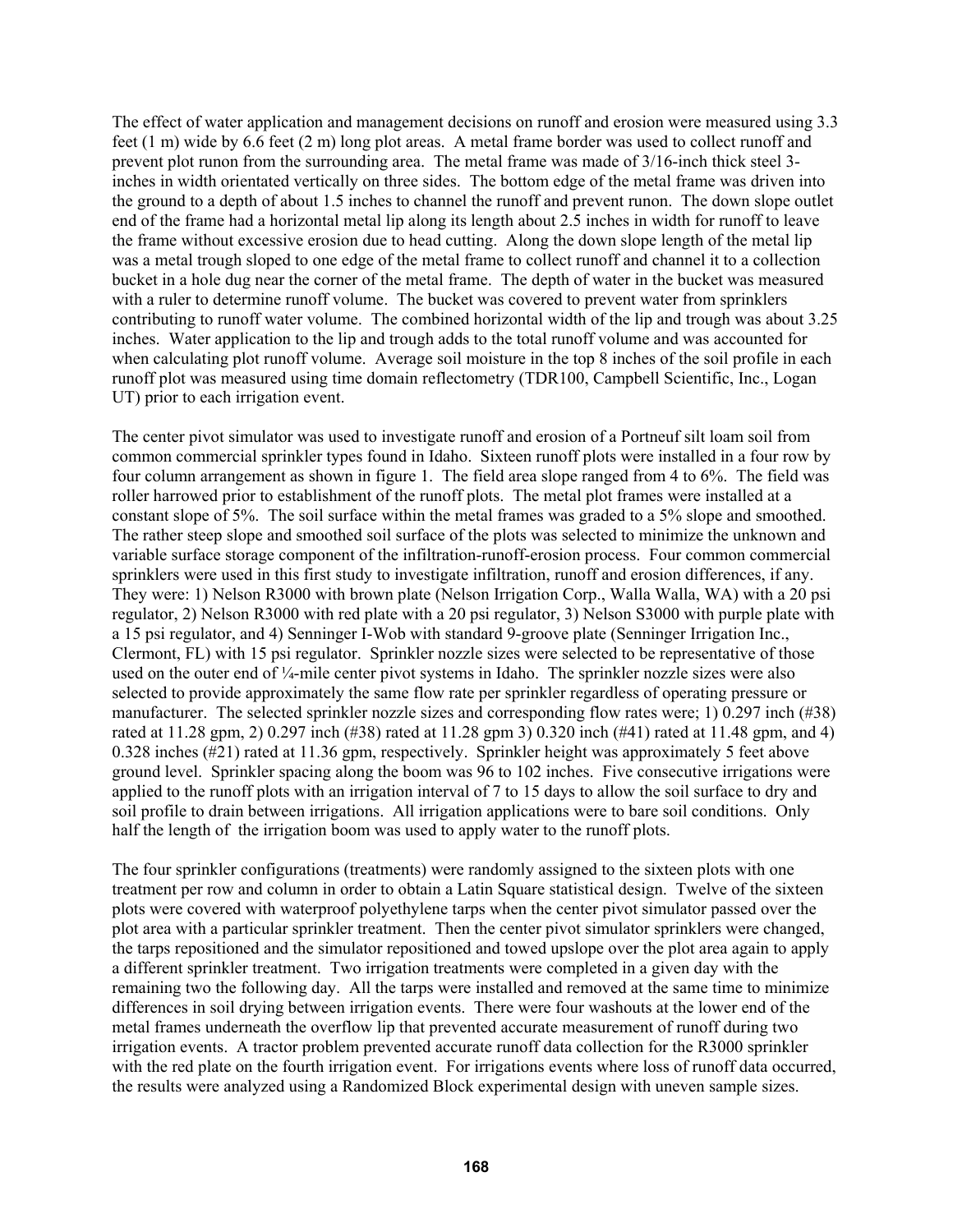

Figure 1. Runoff plot layout used in both field studies.

Statistical analysis was conducted using the SAS GLM procedure and Duncan's Multiple Range test for comparison of treatment means (SAS, 2007). Sediment mass in runoff was measured using vacuum filtration and filter paper.

The center pivot simulator was also used to investigate the effect droplet kinetic energy from common commercial center pivot sprinkler types has on infiltration, runoff and erosion of a Porrneuf silt loam soil. The same sixteen runoff plots used in the first study were used in the second study. The soil within the metal frames was tilled with a garden-type rear-tined rototiller and the soil surface graded to a 5% slope and smoothed. The sprinklers selected to provide a range in sprinkler droplet kinetic energy were; 1) Senninger I-Wob with standard 9-groove plate (Senninger Irrigation Inc., Clermont, FL) with a 15 psi regulator, 2) Nelson R3000 with brown plate (Nelson Irrigation Corp., Walla Walla, WA) and a 20 psi regulator, Nelson D3000 spray with flat plate with a 15 psi regulator, and 4) sprinkler 3 with the runoff plot covered using 2 layers of 20-mesh nylon window screen to eliminate sprinkler droplet impact on the bare soil surface. The 20-mesh screen had openings about 0.05-inch square and was suspended about one inch above the soil surface on a coarse grid of ¼-inch diameter wire paneling. Droplet kinetic energy was dissipated on the nylon screen above the plot surface. Sprinkler nozzle sizes were selected to provide approximately equal flow rate per sprinkler regardless of sprinkler type or manufacturer. The selected sprinkler nozzle sizes were; 1) 0.328 inch (#21) rated at 11.36 gpm, 2) 0.297 inch (#38) rated at 11.38 gpm, 3) 0.320 inch (#41) rated at 11.48 gpm and 4) 0.320 inch (#41) rated at 11.48 gpm, respectively. Sprinkler height was approximately 5 feet above ground level. Sprinkler spacing along the irrigation boom was 96 to 102 inches. Four consecutive irrigations were applied to the runoff plots with an irrigation interval of 7 to 10 days to allow the soil surface to dry and soil profile to drain between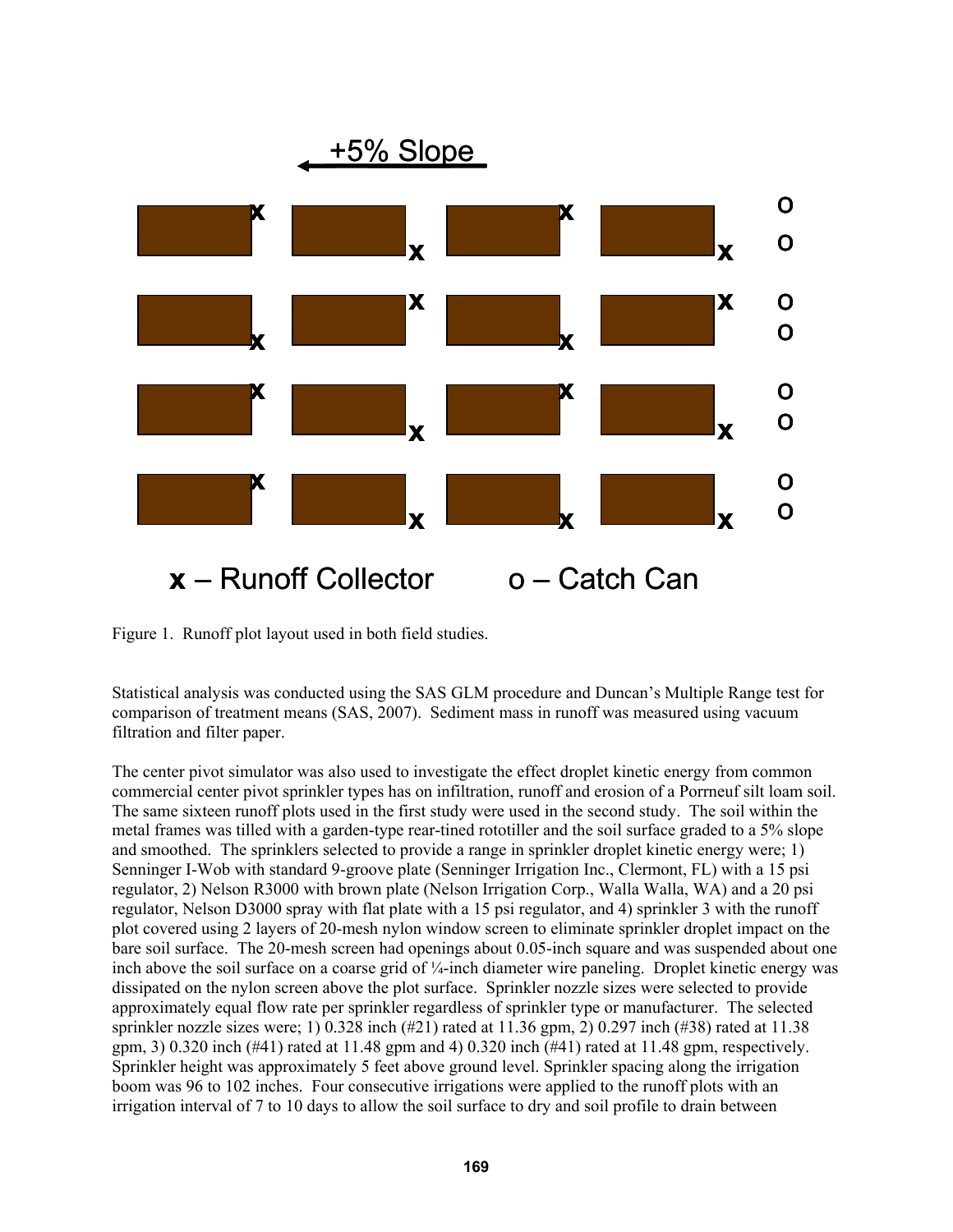irrigations. All irrigations were to bare soil conditions. Only half of the boom length was used to apply water to the runoff plots. Irrigation events were completed in a single day.

The four sprinkler configurations (treatments) were randomly assigned to the sixteen plots with one treatment per row and column in order to obtain a Latin Square statistical design. Statistical analysis was conducted using SAS GLM procedure and Duncan's Multiple range test for means comparison (SAS, 2007). During the first irrigation event ponding on the layers of the nylon screen was observed which caused some uneven water application over the plot area. One layer of the nylon screen was removed for subsequent irrigation events, which alleviated ponding on the screen cover.

## **Results**

Percent runoff (runoff volume / application volume x 100) for each sprinkler type and irrigation event in the first study are shown in figure 2. Application depths for the five irrigation events were 0.96, 0.8, 0.6, 0.6, and 0.6 inches, respectively. Soil moisture in the top 8 inches of the soil profile measured prior to each irrigation event averaged 0.15, 0.15 0.14, 0.15, and 0.13 inches/inch for the five irrigation events, respectively. Runoff measurements were highly variable despite the controlled experimental conditions and small distances between plots, limiting detection of significant differences in runoff among sprinkler types. In general, percent runoff increased with the number of irrigations. This result is attributed to reduced infiltration rates caused by soil surface sealing due to sprinkler droplet impact on the bare soil



Figure 2. Percent runoff measured for the five irrigation events in the first field study. Columns with the same letter are not significantly different at the 0.05 level.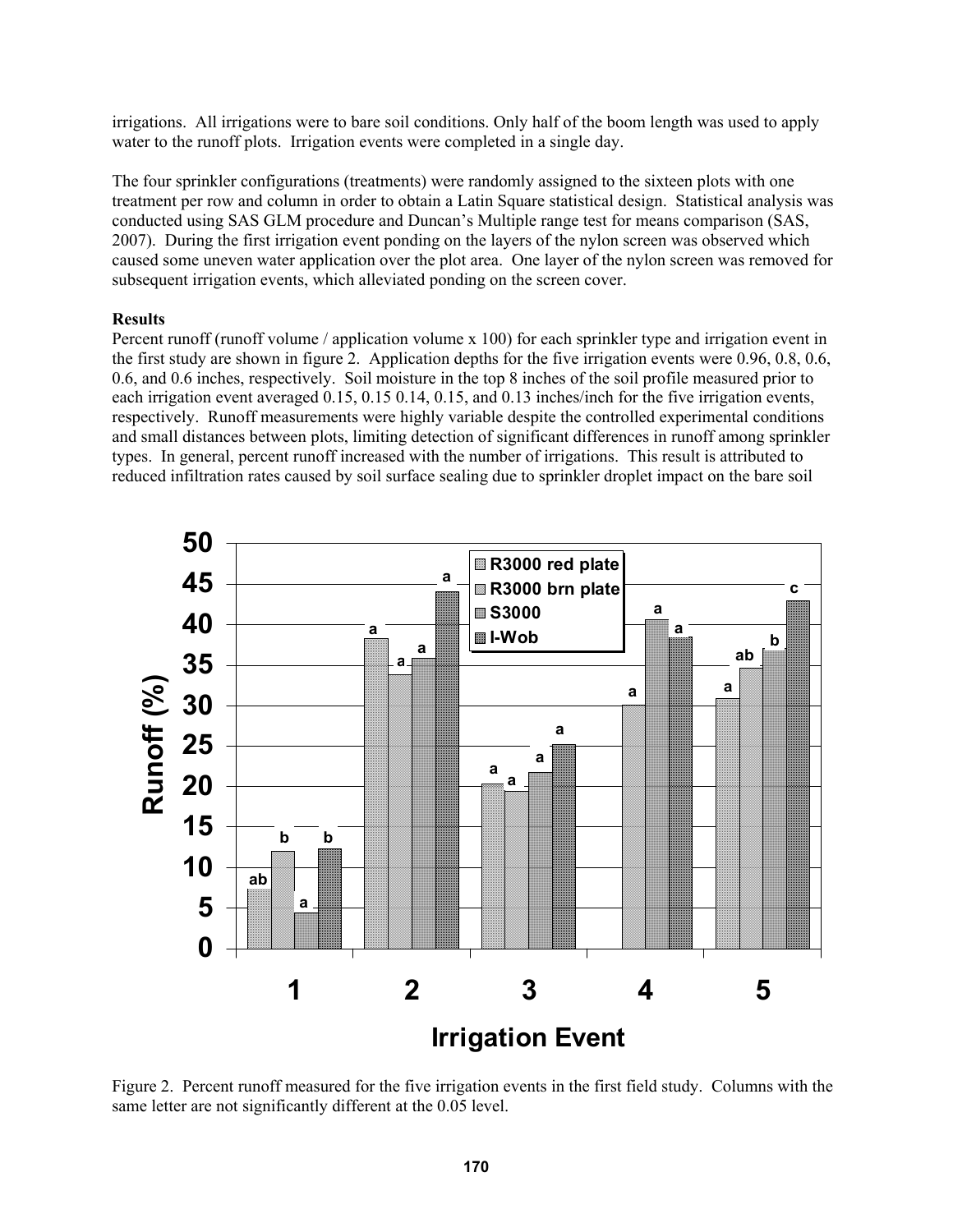surface and consistent with the findings of Thompson and James (1985), DeBoer et al., (1988), Agassi et al., (1994) and Lersch and Kincaid (2000). Percent runoff continued to increase for irrigations three through five indicating that soil surface sealing increased with continued irrigation without reaching a maximum. By the fifth irrigation event a trend in runoff percentage differences between sprinkler types began to appear but additional testing is required to verify this result.

Sediment losses for each sprinkler type and irrigation event in the first study are shown in figure 3. In general, sediment loss was positively correlated with runoff volume. Since measured runoff was highly variable, so was measured sediment loss. However, for irrigation events three through five a trend starts to emerge where the I-Wob produced the highest sediment loss of the four sprinkler types even though runoff was not necessarily the highest. The S3000 sprinkler produced the next highest sediment loss. These two sprinkler types appear visually to spread the sprinkler droplets out more evenly over the wetted diameter with respect to time than the R3000 sprinkler. This functional difference may cause sediment to remain in suspension in overland flow for a longer duration allowing it to be more readily transported down slope. Average sediment concentration in the measured runoff for each sprinkler type is shown in figure 4. For irrigation events two through five, sediment concentration tended to be lowest for the R3000 sprinklers and was significantly ( $p \le 0.05$ ) less for irrigation events three and four. The very high



Figure 3. Sediment loss measured for the five irrigation events in the first field study. Columns with the same letter are not significantly different at the 0.05 level.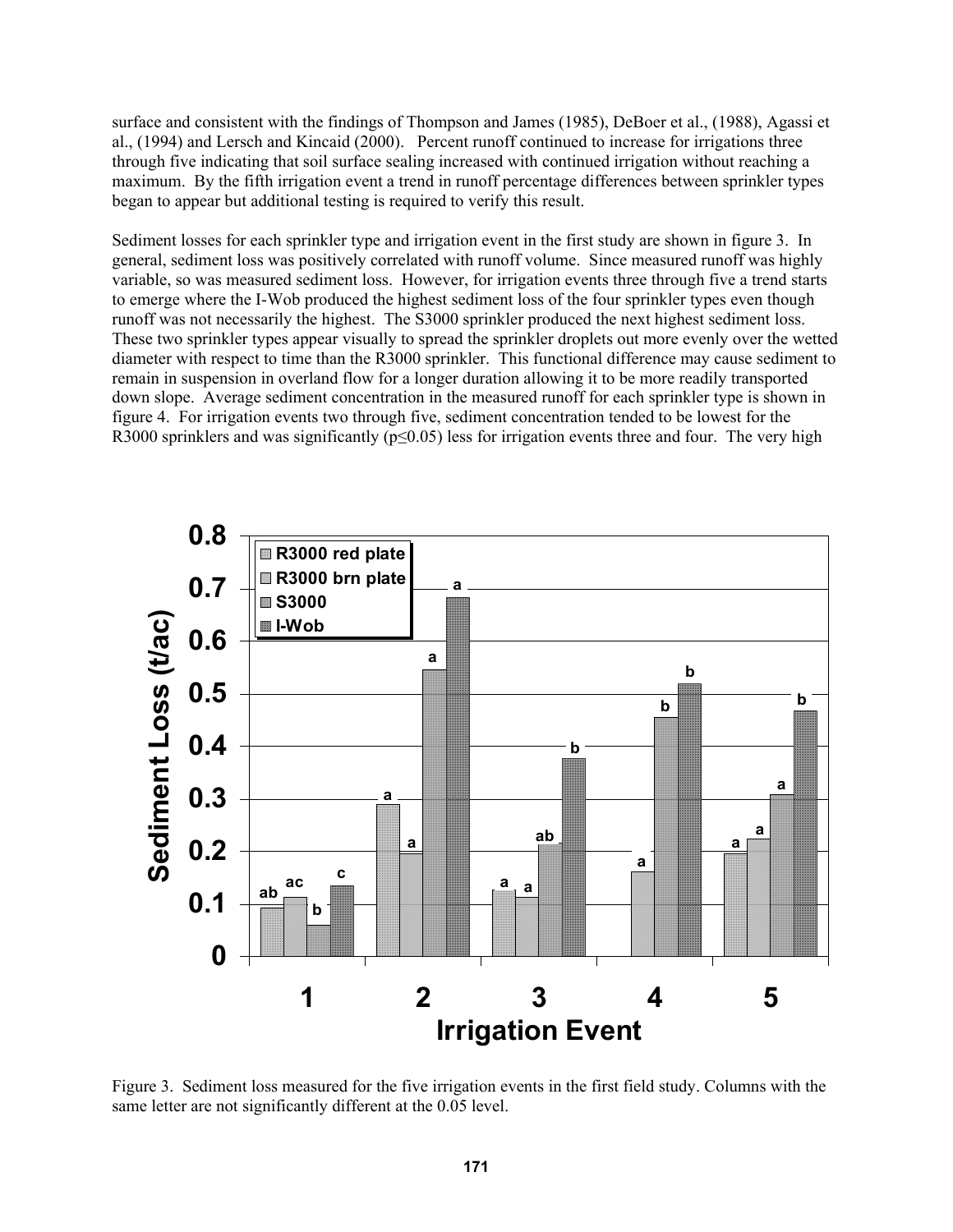

Figure 4. Sediment concentration measured for the five irrigation events in the first field study. Columns with the same letter are not significantly different at the 0.05 level.

sediment concentration for the S3000 sprinkler for irrigation event one is the result of a single runoff measurement with an extremely high sediment concentration (0.19 pounds) associated with a very small runoff volume (0.1 gallon). Another possible explanation for the differences in sediment concentrations in the measured runoff is a difference in breakdown rate of soil surface aggregate structure releasing fine grain material at different rates between sprinkler functional types.

Percent runoff for each sprinkler type and irrigation event in the second study is shown in figure 5. Application depths for the four irrigation events were 0.96, 0.6, 0.6, and 0.6 inches, respectively. Soil moisture in the top 8 inches of the soil profile measured prior to each irrigation event averaged 0.12, 0.13, 0.14, and 0.15 inches/inch for the four irrigation events, respectively. The measured runoff was again quite variable. However, for irrigation events one, three and four the I-Wob and D3000 spray sprinklers produced the highest runoff volumes. The peak application rate of the D3000 spray was about 50% higher than the I-Wob or R3000 sprinklers due to its smaller wetted diameter. The higher peak application rate of the D3000 spray is largely responsible for the high measured runoff despite the lower kinetic energy of the droplets due to there smaller size. For irrigation events one, two, and three, measured runoff for the R3000 sprinkler was not significantly different than that of the covered plot with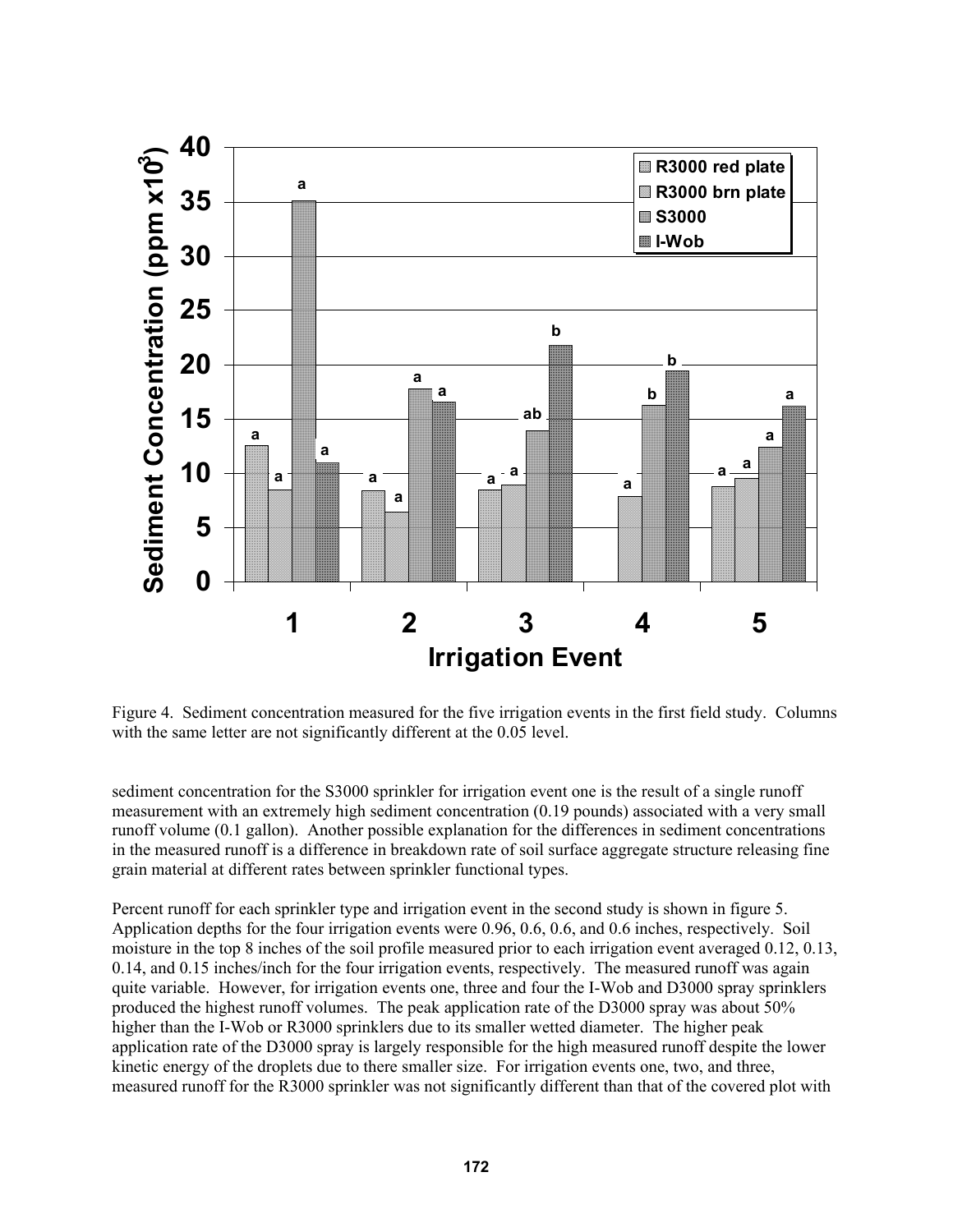

Figure 5. Percent runoff measured for the four irrigation events in the second field study. Columns with the same letter are not significantly different at the 0.05 level.

the D3000 spray sprinkler. Percent runoff continued to increase for irrigations two through four indicating that soil surface sealing increased with continued irrigation regardless of kinetic energy level.

Sediment losses for each sprinkler type and irrigation event in the second study are shown in figure 6. In general, sediment loss is positively correlated with runoff volume. The I-Wob and D3000 sprinklers produced the highest sediment losses. This is consistent with the results of the first study were sprinkler types that visually appear to more uniformly distribute sprinkler droplets over the wetted area with respect to time produce the highest sediment losses. For the first two irrigation events the R3000 and covered plot treatment had significantly ( $p \le 0.05$ ) less sediment loss than the I-Wob sprinkler. For irrigation events two through four, all the sprinklers resulted in significantly higher sediment loss compared to the covered soil surface.

### **Summary and Conclusions**

A 4-wheeled commercial irrigation boom was modified and used to simulate center pivot irrigation to small replicated runoff plots. The center pivot simulator uses a hydraulic winch attached to the front of a tractor for mobilization and as a means to provide controlled travel speed. A 3 inch diameter 300 ft drag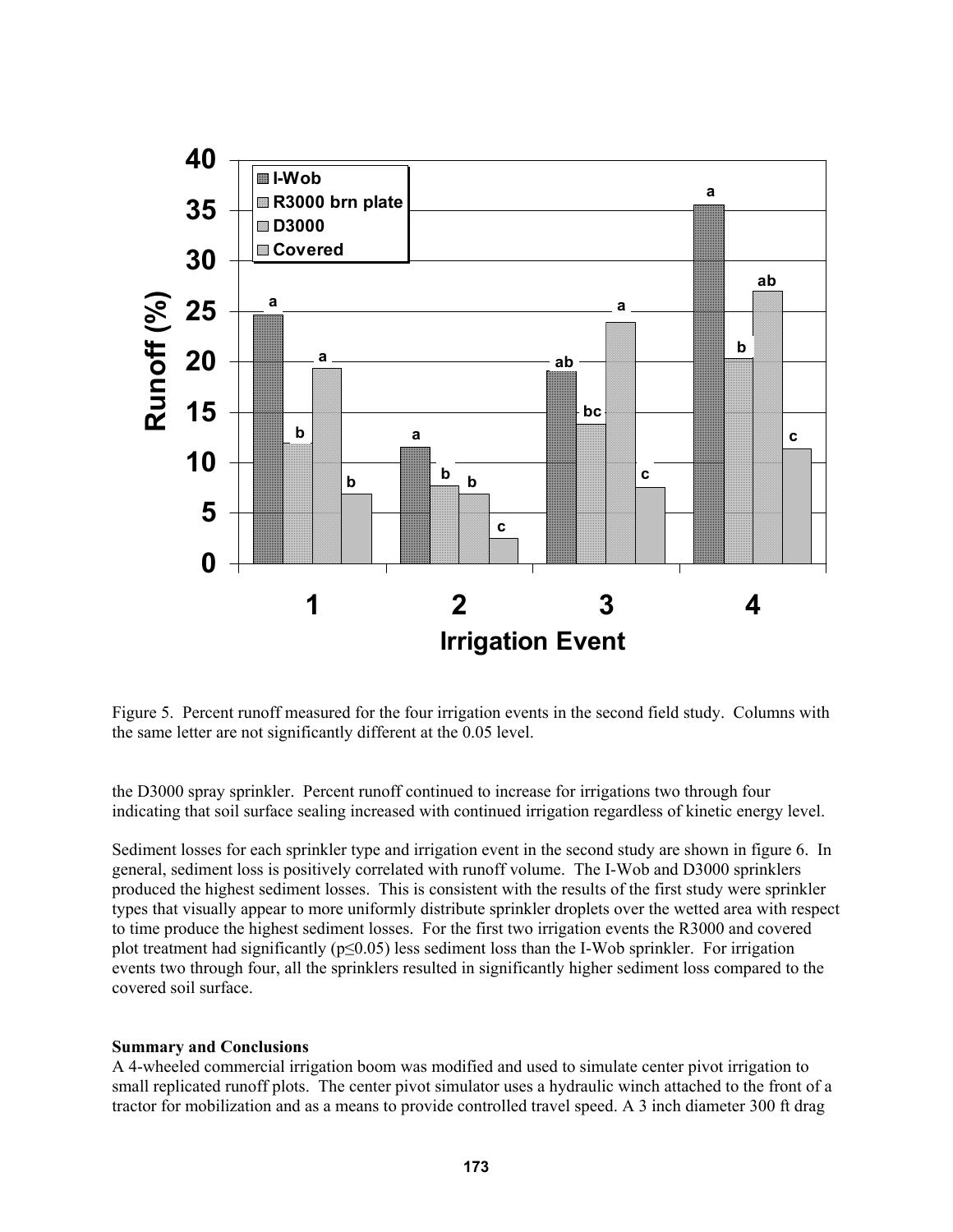

Figure 6. Sediment loss measured for the four irrigation events in the second field study. Columns with the same letter are not significantly different at the 0.05 level.

hose is used to supply water to the center pivot simulator. The center pivot simulator was used to conduct two studies to investigate infiltration, runoff and erosion differences of common commercially available center pivot sprinkler types on a Portneuf silt loam soil.

The results of the two runoff studies on a Portneuf silt loam soil indicate that center pivot sprinkler types that visually appear to more uniformly distribute droplets over the wetted area with respect to time tend to produce more runoff and sediment loss. This may be due to detached soil particles remaining suspended in overland flow for longer periods of time resulting in greater transport down slope and/or faster breakdown of soil aggregate structure releasing fine grained soil particles sooner. The results also show that sprinkler type and configuration has a significant effect on runoff and sediment losses for a Portneuf silt loam soil. Runoff experiments need to be conducted on additional soils and varying water application depths to validate these results.